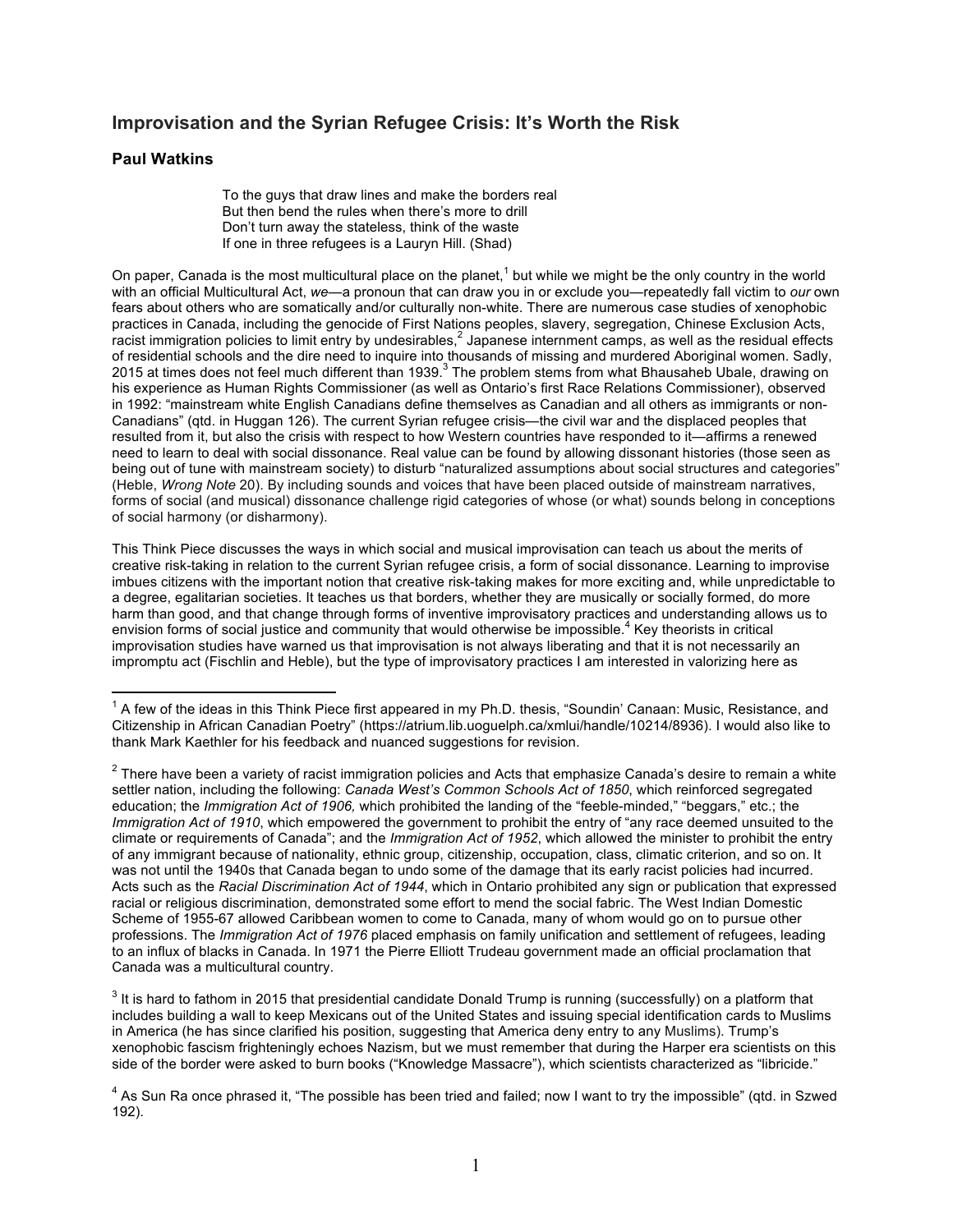modes for democratic thinking are immersed in the ethics of "cocreation" that Daniel Fischlin, Ajay Heble, and George Lipsitz champion in *The Fierce Urgency of Now*:

> We believe not only that improvisation and rights can be connected but also that they must be connected, that improvisation is at its heart a democratic, humane, and emancipatory practice, and that securing rights of all sorts requires people to hone their capacities to act in the world, capacities that flow from improvisation. (xi)

Improvisation, at its best, and arguably at its core, is non-axiomatic and functions as a critical force of activism. That is, even if we view improvisation on merely aesthetic grounds, we see the democratic principle of freedom at work. The sounds of Coltrane's pioneering *Ascension* provide an apt example of this social liberation; each soloist is free to improvise without having a predetermined style other than ending their solo with a crescendo.<sup>5</sup>

In much improvised music, the balancing act between the individual and the group is idealistically a call for collective freedom that is undefined, leaving ample space for new ideas to come into fruition. Improvisation promotes a future that is unknown, what Sun Ra calls "the other side of nowhere"; improvisation is full of risk but has unlimited democratic potential. Improvising musicians and their community of listeners are operating in a yet to be defined "non-space," which speaks to the risk and power of improvised music. Improvisation is risk because we do not know how any given action might turn out. However, it is in taking this leap (akin to a kind of faith) that we can imagine and find empowering spaces where individual needs are balanced with group impulses. To limit change in society, particularly for those who want to belong, is to limit human rights, which should be as expansive as possible (without infringing upon the communal sheet music we have agreed upon, such as The Canadian Charter of Rights and Freedoms). This thinking is in keeping with Muhal Richard Abrams's definition of the ability to improvise as "a human right" that is practiced by people and cultures all over the world ("Human Right").<sup>6</sup> Creative expression, at its centre, is about embracing risk as a generative space of potential. Improvisation, especially in terms of social justice, is exciting and risky, because it involves cocreative and interrelational ethics with other people. As much as ever, we need to allow improvisation to help steer our social policies, especially in times of crisis.

While Canada's refugee policies have been much more accepting than our neighbours to the South, we improvise with tactics of fear at times, such as Saskatchewan's Premier Brad Wall, who asked Justin Trudeau to "suspend" the Syrian Refugee initiative ("Brad Wall"). Following the attacks in Paris, there have been numerous incidents of anti-Muslim sentiment and violence in Canada as well, including a hate crime in which perpetrators set fire to a mosque in Peterborough. To introduce risk and cocreative improvisation as a response to these moments where Canadians improvise with fear is to combat terror and inaction; it is to engage in a social practice formed in dynamic interrelational communities. While the ongoing Syrian civil war is outside the borders of Canada (although not really, given the interrelation effects of globalism, imperialism, and climate change [one of the factors of Syria's civil war was  $\sigma$  drought]),<sup>7</sup> it provides an apt opportunity to expand our notions of social justice as we respond in the moment by allowing displaced people into our borders. As Richard Iton asks: "What happens when the shadows are foregrounded and those not normally seen as citizens with full rights—the disposable—are brought more into the picture?" (136). Foregrounding the excluded functions as an improvisatory *modus operandus* to combat global terrorism as well as a way to trouble exclusionary politics by accepting others in times of turmoil. In principle, refugees, the disposed, and the exiled, are seen as outside the harmonious structure of the nation-state. By including these "dissonant" others, we get closer to achieving a Just Society.<sup>8</sup>

Ironically, Canada seems—at times—to be a country of immigrants and refugees who hate immigrants and refugees. We need to remember that with the exception of Aboriginal people in Canada, we are all immigrants and have no realistic alternative than to embrace difference; however, many of us give into our own myopic desire to protect a specific (predominately white and English) cultural narrative. In the summer of 1999, nearly 600 Chinese migrants arrived in British Columbia in four dilapidated boats and one shipping container. The majority had paid at least \$30,000 to smugglers for their passage, and many did not survive the trip. While every migrant received due process (although certainly not fair process), 444 of the 577 refugee claims were rejected. Would their claims for citizenship

 $<sup>5</sup>$  As Coltrane once said, "The real risk is in not changing" (qtd. in Zimmerman).</sup>

 $6$  This is echoed by postmodernist Jean-François Lytoard's notion that "the capacity to speak to others is a human right" ("Other's Rights" 184).

 $<sup>7</sup>$  Popular scientist Bill Nye contends that it is "a very reasonable argument" to credit climate change with the recent</sup> terrorist attacks in Paris (Chasmar).

<sup>&</sup>lt;sup>8</sup> As Heble asks in "Sounds of Change: Dissonance, History, and Cultural Listening": "whose histories count as knowledge and whose get disqualified as unpleasant and inharmonious noise?"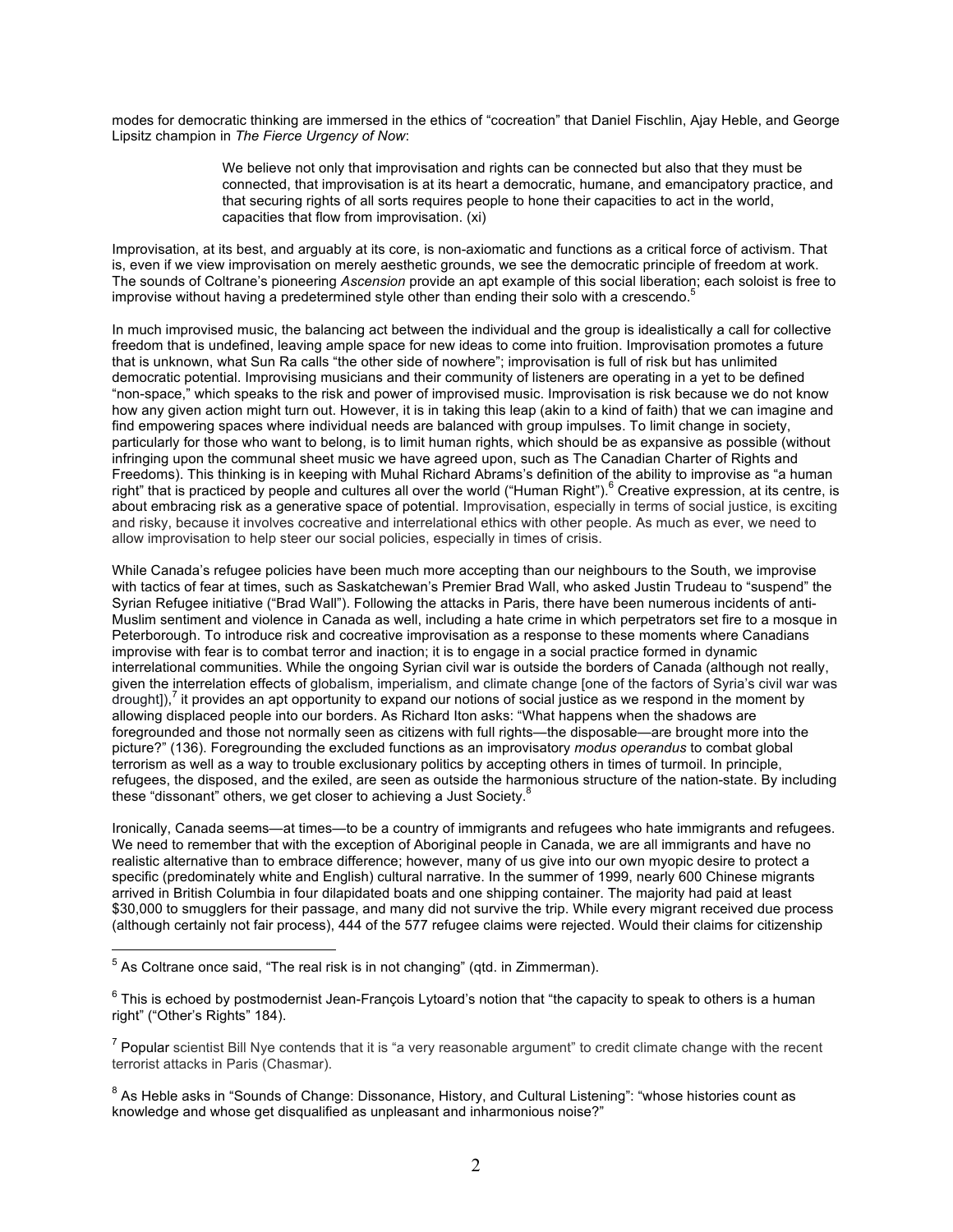have been denied if they were French and white? This is not to equate the Syrian refugees with the response to the Chinese migrants as the same, but it is to suggest that our mainstream notions of who is genuinely Canadian are defined along an axis of power and whiteness, which was recently illustrated by Canada's abundant sympathy for France—the CN Tower, for instance, was lit the colours of the French flag—and by our general disregard at times and still today for tragedies in non-white countries such as Kenya, Beirut, and Iraq, among others.<sup>9</sup> If we as Canadians are to continue to think of ourselves as crusaders for social equality and justice, we need to realize the essential fact that we are intrinsically at our roots a multicultural society (even if multicultural policy is at times used as a sedative politics to contain difference).<sup>10</sup> This is why people seek Canada out, although they are often disappointed when they realize this is not necessarily the case. Even though Canada is accepting some 25,000 Syrian refugees, various surveys show a majority of around 60% of Canadians disagree with Trudeau's plan to accept Refugees ("Majority Opinion"), which parallels the response across the border where 31 states have refused refugees altogether. This response recalls surveys done during WWII that showed 67% of Americans (the numbers are similar in Canada) felt they should not take any Jewish refugees during the Holocaust (Woods). Despite our vast space and resources, Canada only accepted 5,000 European Jews (at one point we even turned away one boatload of 900 Jews) compared to 200,000 accepted by the United States (Bureau). Looking back at the millions we could have helped, as well as those we sent back to die, we see one of the great blunders of history, and it is ours.

Immigrants and refugees coming to this country are a big part of its make up. Canada brings in over 200,000 refugees and immigrants per year, as well as tens of thousands of students, temporary visitors, and workers, which add up to over two million refugees and immigrants over a ten-year period. To the best of my knowledge, none of these people have been involved in a terrorist attack, and terror incidents last year in Ottawa and Quebec were perpetrated by white Canadian-born people, thereby indicating that the definition of a "terrorist" is often a matter of perspective. In retrospect, First Nations people would have certainly viewed British colonists who took over their land as terrorists. In addition, while "terrorism" is a threat, it is a small one compared with hunger, disease, or climate change. Further, our immigration/refugee numbers are small compared to those of other countries (such as Lebanon, the smallest country in continental Asia, which took in over 1,100,000 Syrian refugees), and the number of refugees that Canada is bringing in is diminutive when we consider the millions of displaced people in relation to Canada's plentiful resources. Too often our response is that the issue is not our problem, or that we did not create these situations to begin with. It is here that improvisation (in terms of rights) has a vital role to play, as we envision more participatory forms of citizenry across borders and between nations. The most challenging shift is ideological: a move from inflexibility and permanence to spontaneous, immediate, and risk-based thinking. What led to the staggering number of missing and murdered Aboriginal women? What creates systemic police brutality and surveillance of young black bodies, thereby necessitating the #blacklivesmatter movement? What makes "terrorism" possible in the first place and what conditions in Iraq/Syria allowed for the voices of ISIS to come to power? And, how can we collectively and individually— respond in the moment? Those who strap bombs to themselves and blow up innocent people along with themselves are engaging in a form of improvisatory terror, much like when Western countries indiscriminately drop bombs on sites that kill civilians. ISIS members are improvisers par excellence, but like fundamentalists of all kinds, they lack the ethics of cocreation essential to meaningful forms of improvisation.

When central powers set up puppet governments like the United States did in Iraq, they set the stage for horrible oppressive organizations like ISIS (Baraka Blue).<sup>11</sup> The leaders of ISIS met in a US prison in Iraq, and yet how often is this repeated on the nightly news? The larger war is ideological and comes from an "us" -vs- "them" mentality. We could just as easily draw a line between ISIS and the Koran as we could between the mystical love poet Rumi and the Koran. Similarly, we could draw a line between the Bible and the KKK and the Bible and Martin Luther King, Jr (Blue). Making a book or any ideological framework mean whatever we want is at the root of all forms of fundamentalism, including those who use atheism (e.g., new atheists like Bill Maher or Sam Harris) to justify statesanctioned forms of imperialistic democracy. Terrorism, in its myriad forms, takes away a person's capacity to improvise in dynamic and critically responsive ways. What is so valuable about improvisation is that it embodies realtime decision making, risk-taking, and collaboration. It only works within a group context if we find ways to sound together (not necessarily in harmony) and allow multiple speaking voices to have their turn to solo (with whatever

 $9$  For instance, when I did a search for #ParisAttacks (which left 130 dead) on Google, I got 2.5 million results. When I did a search for #KenyaAttacks (which left 147 people dead), I got about 3500 results.

<sup>10</sup> For, as Jean-Luc Nancy argues in *Being Singular Plural*, multiculturalism exists wherever we find culture, which is essentially everywhere on this planet: "Every culture is in itself 'multicultural,' not only because there has always been a previous acculturation, and because there is no pure and simple origin [*provenance*], but at a deep level, because the gesture of culture is itself a mixed gesture: it is to affront, confront, transform, divert, develop, recompose, combine, rechannel" (152).

<sup>&</sup>lt;sup>11</sup> Some of the ideas in this paragraph are drawn from the polemical tenure of rapper Baraka Blue's essay, "Beyond Selective Mourning."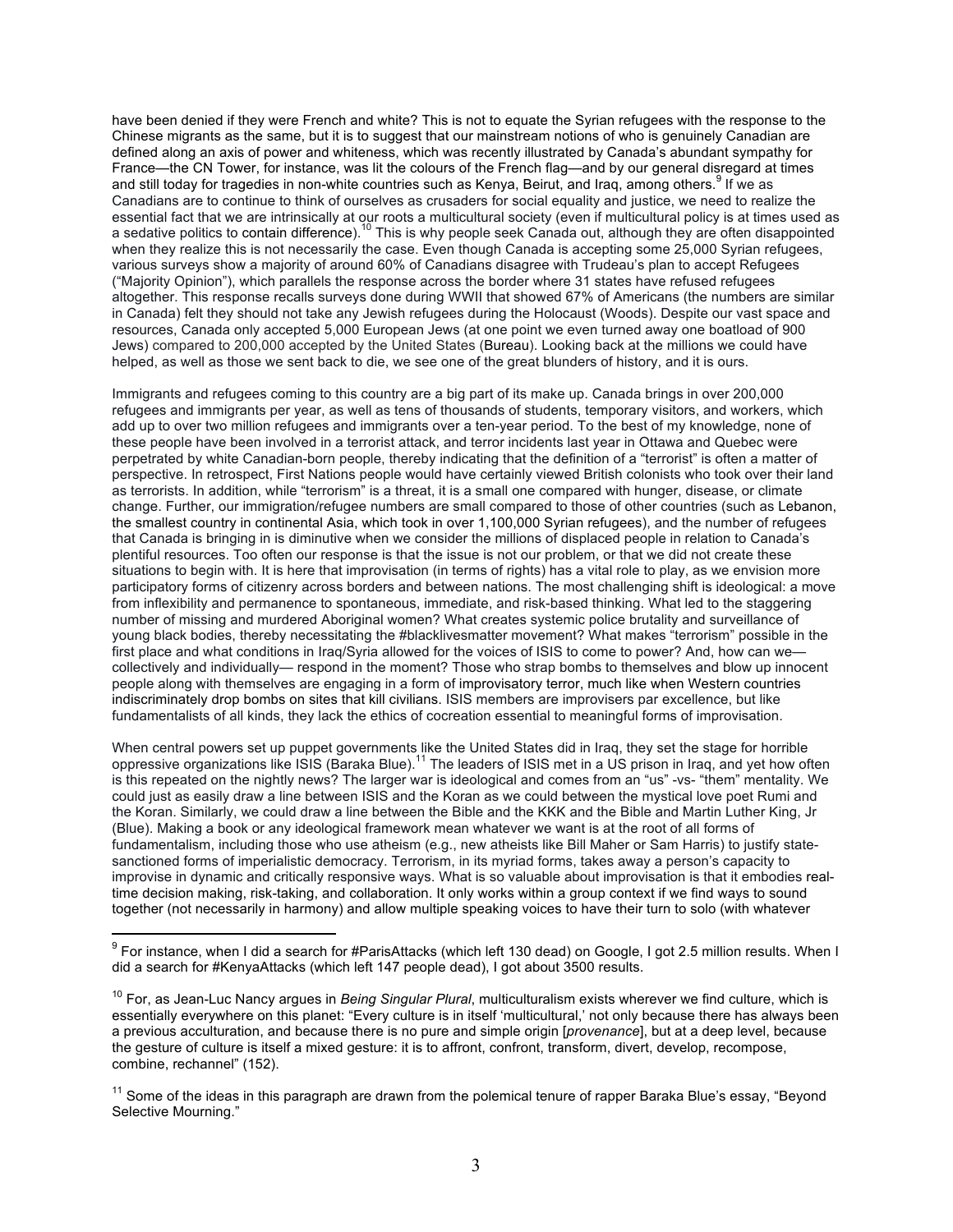parameters we choose and adapt as we go). As I watched friends adjust their profile pictures on *Facebook* with the French flag filter, when such options were not provided after similar attacks occurred this year in places like Beirut, I am reminded of rapper Baraka Blue's observation: "we don't love all lives equally. We don't see all people as 'us.'" While improvisation cannot solve these problems for us, just as prayer without action cannot, consciously improvising (and getting out and doing the work) with the intent to build more cocreative and correlative communities is an affirmation of hope and love that tells us that risk-based endeavors can in fact change lives and can create more equitable notions of community in the process.

At present, and in the coming months, Syrian refugees will enter local communities across Canada. At first, Canada's Refugee Plan only included women, children, and families, but it has since expanded to include "members of sexual minorities and single men only if they are identified as gay, bisexual or transgender or are travelling as part of a family" (Levitz). This neoliberal approach (and invasive inspection of minority status) is problematic because it presumes that a single or unaccompanied man fleeing a war-torn region is suspect.<sup>12</sup> While the ratified plan speaks to a kind of inclusion, it does so by reifying the stereotype that single Middle Eastern men are terrorists. Of course, from the government's perspective, this approach is designed to mitigate risk, but as I have suggested, the risk (which always comes with the due process of carefully screening refugees) is worth it; risk is essential if we are to have a truly Just Society that works to undo and remake our conception of community in the process. We need to make additional room in Canada's enormous jazz parade for those who continue to undo community, particularly new immigrants and refugees, because they put, as philosopher Giorgio Agamben argues, "the originary fiction of modern sovereignty into crisis" and challenge us to rebuild more inclusive communities (131). We still, as Martin Luther King said over 45 years ago, need to "work passionately and unrelentingly for first-class citizenship" (76). There is not a unitary way to achieve this first-class citizenship for all, but improvisation—even though it can be concocted as a recalcitrant force by fundamentalists on both sides—allows us to respond in the moment to social dissonance by choosing hope over fear, and in the process, imagining the kind of Canada we want to call home.

As listeners, scholars, artists, and improvisers we have the capacity to act now and we must do so with a fierce urgency. With the holiday season approaching, we are reminded of the things we have in stark contrast with the things that many others lack. We can humanely enable safer spaces for Syrian refugees to improvise more fully. We can fight the insular mechanics of an improvisation of fear with an improvisation of hope that challenges the anxiety that refugees destroy borders and culture, as if these things are pure, static, given, unchanging, and authentic. There are those who fear that judicial civility is threatened and polarized by special interest campaigns, especially those that ask us to make more space for other voices to be heard. This apprehension speaks to many people's fear with forms of genuine multiculturalism or "discordant democracy" (Wolin); essentially, how do we all come together, if all cultures, groups, individuals, and political factions are equally part of the social mix? Such fears speak to the urgent need to use improvisation to expand what are often parochial attempts at a cohesive cultural narrative, which is more often than not statically white. As Kwame Anthony Appiah brilliantly puts it*,* "Cultures are made of continuities and changes, and the identity of a society can survive through these changes. Societies without change aren't authentic; they're just dead." It is time to let go of the false grip of authenticity—a vying for Fascism—and accept that when we change and learn to improvise with others, we open ourselves and our communities to a richer and more just vision of Canada. If Canada and Canadians can manage this, then citizenship will hold real value, particularly for the migrants, immigrants, and refugees who still actively seek such status. With a new Trudeau at the helm (who we need to ensure fills his election promises concerning issues of social justice),<sup>13</sup> with serious talks about climate change on the tables (from governments and organizations, including the Pope's recent call to climate action), with new people entering our shared communities, and with our growing capacities to adapt to the changes, we need to put pressure on the structural frameworks that guide policy. Equitable Community comes from taking calculated and ethically based risks. Improvisation, like notions of what might comprise a truly Just Society, engages with the art of the possible. Accepting those who have been deemed disposible by their homelands' corrupted governments into our communities is nothing short of Sun Ra's difficult but essential endeavour to be in the "business [of] changing the

 $12$  In recent years, a number of artists have raised public consciousness about the hardships of refugees and the hypocrisy of nations that refuse to help resettle refugees. The epigraph from Canadian hip-hop artist, Shad—whose parents fled war-torn Rwanda—discusses the fictitious nature of borders, along with the enrichment that refugees bring to any society. In a video posted around the time of this piece, M.I.A, acclaimed rapper, singer, producer, and a refugee who escaped civil war in Sri Lanka, released the video "Borders," which shows people traversing deserts, climbing fences, and moving in boats across bodies of water. Poignantly, the video only features male refugees to humanize the people that Western countries often most stereotype as criminals and terrorists.

 $13$  In fact, as I write this piece, Trudeau and his government gave arriving Syrian refugees a very warm welcome, meeting them in person as they arrived at Pearson International Airport. Over the last few days there have been very positive public responses with shows of solidarity and hospitality for arriving refugees on social media sites like *Twitter*.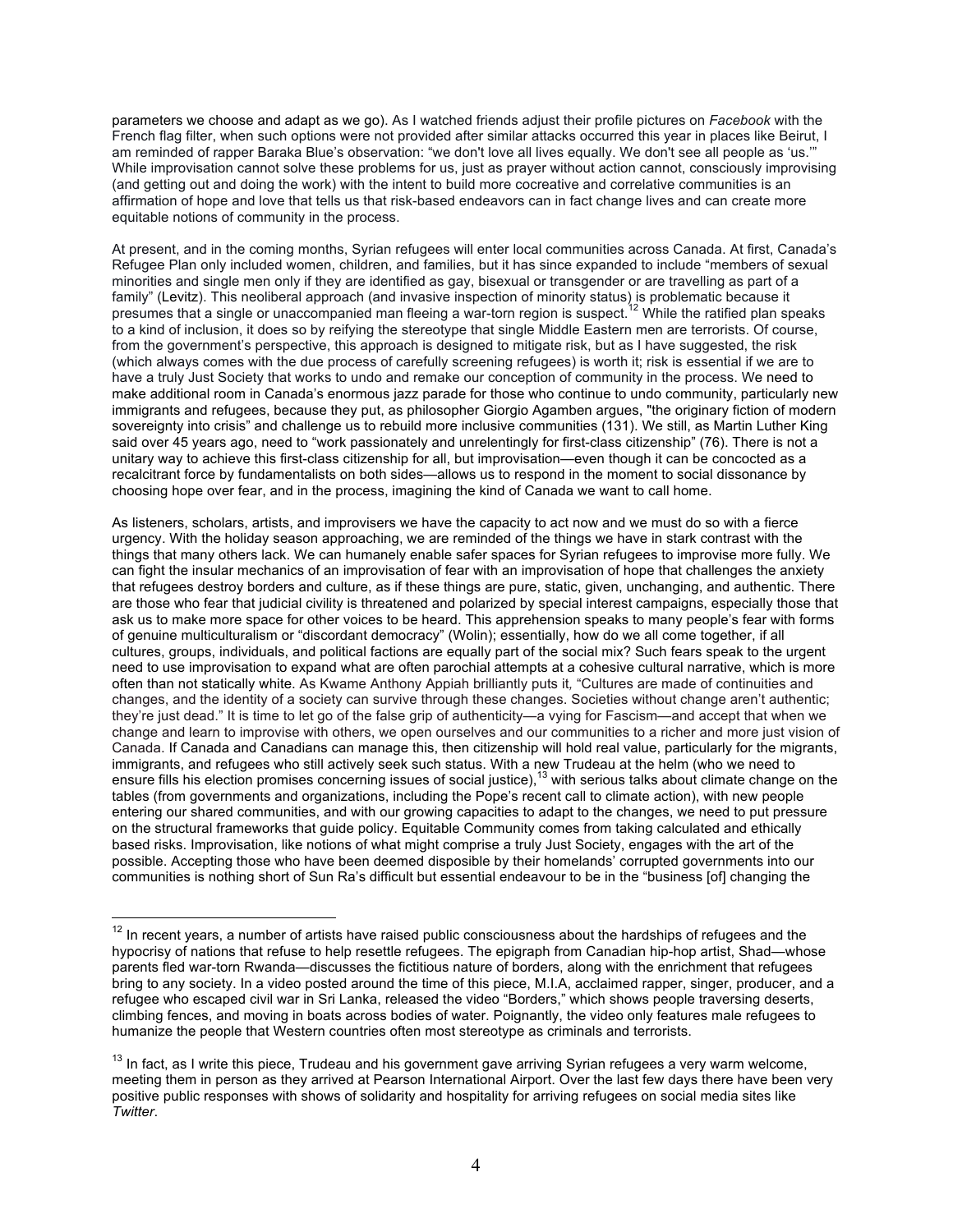planet" (qtd. in Szwed 84). Such a call for improvisatory thinking, both abstract and engaged in real emancipatory civil action, is as urgent as ever.

## **Works Cited**

- Abrams, Muhal Richard, George Lewis, and Roscoe Mitchell. "Improvisation is a human right": Chicago Slow Dance: The AACM in Conversation. Ed. Paul Watkins. *Improvisation, Community, and Social Practice*. 2014. Web. 3 Dec. 2015.
- Agamben, Giorgio. *Homo Sacer: Sovereign Power and Bare Life*. Trans. Daniel Heller-Roazen. California: Stanford UP, 1998. Print.
- Appiah, Kwame Anthony. "The Case for Contamination." *nytimes.com*. New York Times, 1 Jan. 2006. Web. 3 Dec. 2015.
- Blue, Baraka. "Beyond Selective Mourning: We Will Never Be Safe Until the Global Village is 'US.'" *medium.com/ummah-wide*. Ummah Wide, 15 Nov. 2015. Web. 2 Dec 2015.
- Bureau, Aaron Beswick Truro. "Canada Turned Away Jewish Refugees." *thechronicleherald.ca*. The Chronicle Herald, 17 Nov. 2015. Web. 4 Dec. 2015.
- "Brad Wall: Syrian Refugee Plan Should Be Suspended." *huffingtonpost.ca*. The Canadian Press, 16 Nov. 2015. Web. 10 Dec. 2015.
- Chasmar, Jessica. "Bill Nye: Paris terrorist attacks 'a result of climate change.'" *washingtontimes.com*. *The Washington Times*, 2 Dec. 2015. Web. 3 Dec. 2015.
- Fischlin, Daniel, Ajay Heble, and George Lipsitz. *The Fierce Urgency of Now: Improvisation, Rights, and the Ethics of Cocreation*. Durham and London: Duke UP, 2013. Print.
- Fischlin, Daniel and Ajay Heble. "The Other Side of Nowhere: Jazz, Improvisation, and Communities in Dialogue." *The Other Side of Nowhere: Jazz, Improvisation, and Communities in Dialogue*. Ed. Daniel Fischlin and Ajay Heble. Middletown: Wesleyan UP, 2004. 1-42. Print.
- Greene, Trevor. "How the Harper Government Committed a Knowledge Massacre." *huffingtonpost.ca*. Huffington Post, 3 Jan. 2014. Web. 3 Dec. 2015.
- Heble, Ajay. *Landing on the Wrong Note: Jazz, Dissonance and Critical Practice.* New York: Routledge, 2000. Print.
- ---. "Sounds of Change: Dissonance, History, and Cultural Listening." *Essays on Canadian Writing* 71 (Fall 2000): n. pag. Web. 10 Feb 2014.
- Huggan, Graham. *The Postcolonial Exotic: Marketing the Margins*. London & New York: Routledge, 2001. Print.
- Iton, Richard. *In Search of the Black Fantastic: Politics and Popular Culture in the Post-Civil Rights Era*. New York: Oxford UP, 2008. Print.
- King, Martin Luther, Jr. The Trumpet of Conscience. Boston: Beacon P, 2010. Print.
- Levitz, Stephanie. "Canada's Syrian Refugee Plan: 10K Refugees to Come By Year's End, 15K More By February." *huffingtonpost.ca*. Huffington Post, 24 Nov. 2015. Web. 3 Dec. 2015.
- "Majority Opinion at Odds with Trudeau over Refugees, Air Strikes." *thinkpol.ca*. ThinkPol, 21 Nov. 2015. Web. 4 Dec. 2015.
- Nancy, Jean-Luc. *Being Singular Plural*. Trans. Robert Richardson and Anne O'Byrne. California: Stanford UP, 2001. Print.

Shad. "Fam Jam (Fe Sum Immigrins)." *Flying Colours.* Black Box Canada, 2013. CD.

Szwed, John. *Space is the Place: The Lives and Times of Sun Ra*. New York: Pantheon, 1997. Print.